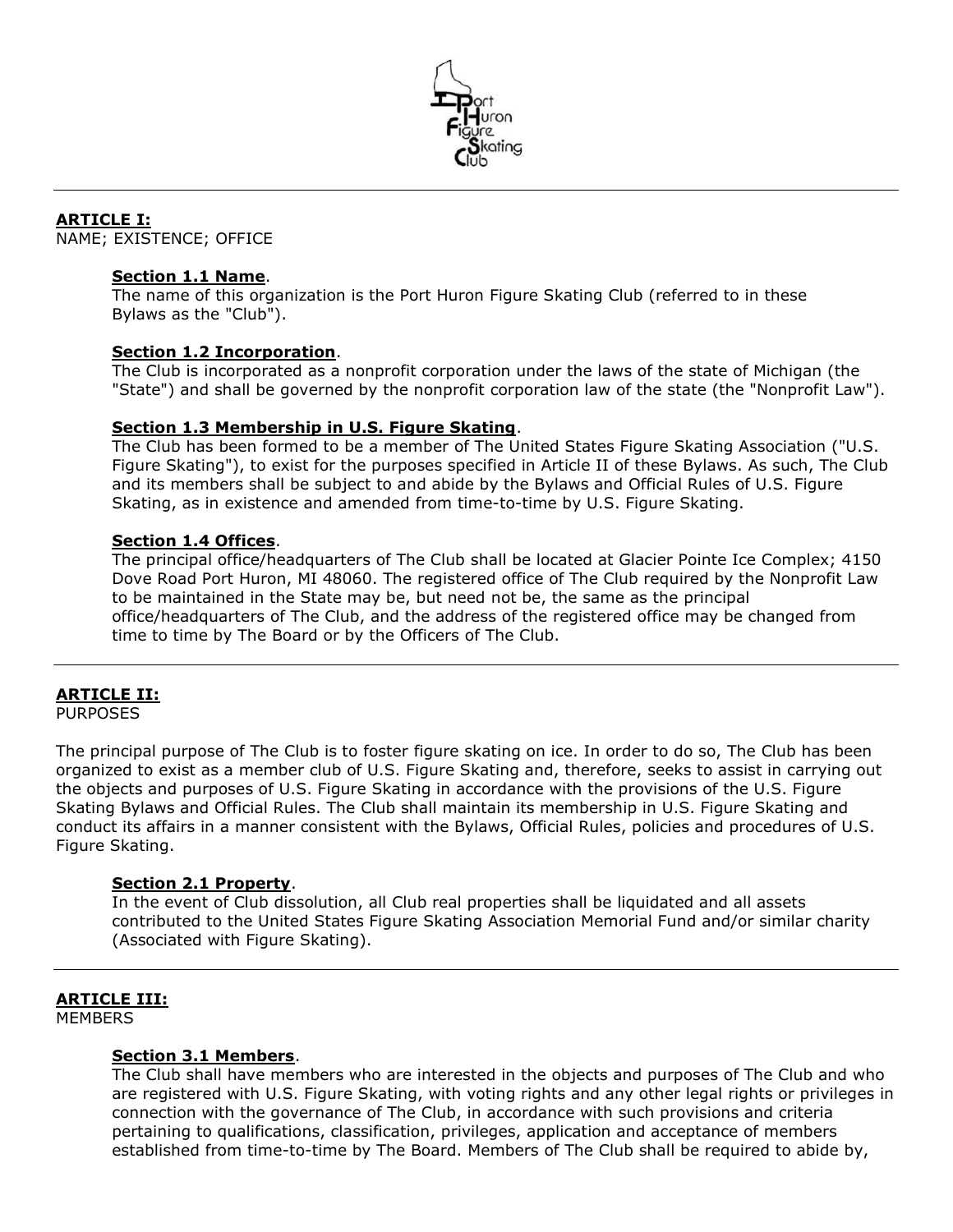and to conduct themselves in a manner consistent with, the Bylaws, Official Rules, policies, procedures, code of conduct, and code of ethics and principles of ethical behavior of U.S. Figure Skating.

# Section 3.2. Ice Regulation.

Ice use shall be regulated as follows:

- A. All skating Members in good standing, may skate on all sessions offered and regulated by The Club ("Club Ice") that they qualify for.
- B. Introductory Members may skate at other sponsored Learn to Skate USA or its equivalent group sessions only with the permission of The Board.

# Section 3.3 Guest Skaters.

Any visiting skater who is an active member of a recognized figure skating organization, or a former member of PHFSC, may skate on Club ice provided a designated fee is paid for each session skated. The Guest Skater shall have ice use limited to 10 days per Club skating season (excluding summer school). The Guest skater must check in with the Club Manager just prior to skating and pay (receive a receipt) the appropriate ice fee prior to skating. The skater must also be a current registered member of the USFSA.

# Section 3.4 Dues.

The Board may establish, as it shall deem necessary and appropriate, such periodic membership dues, other assessments and procedures for the manner of payment and collection thereof.

# Section 3.5 Annual Meeting.

The Club shall hold an annual meeting of its members for the purpose of electing Board Members and for the transaction of such other business as may come before the meeting at a time, date and place stated in or fixed in accordance with a resolution of The Board. If no place is stated, the meeting shall be held at The Club's principal office.

## Section 3.6 Special Meetings.

Special meetings of the members may be called at any time by The Board, the President or by written demand of the members stating the purpose or purposes for calling the meeting signed and dated by members holding at least ten percent (10%) of all votes entitled to be cast on any issue proposed to be considered at the meeting. The record date for determining the members entitled to demand a special meeting is the date of the earliest of any of the demands pursuant to which the meeting is called or the date that is thirty (30) days before the date the first of such demands is received by The Club, whichever is later. If notice is not given within twenty-one (21) days after the date of the written demand or demands are delivered to a Club Officer, a person signing the demand may set the time

and place of the meeting and give notice as provided in these Bylaws. Special meetings shall be held at such time and place as may be designated by the authority calling such meeting. If no place is stated, special meetings shall be held at The Club's principal office. The purpose of any special meeting of the members shall be stated in such notice. Only business within the purpose described in the notice may be conducted at a special meeting of members.

## Section 3.7 Notice of Meetings.

Notice shall be given to each member entitled to vote at a meeting in a fair and reasonable manner. Notice may be given as set forth below or by other means when all the circumstances are considered. Written notice by email or website calendar of any annual, regular or special meeting stating the place, date and hour of the meeting shall be given

not less than seven (7) nor more than twenty-one (21) days before the date of the meeting with a reminder being sent 24 hours in advance. Notice of a special meeting shall include a description of the purpose or purposes of the meeting.

Notice of an annual meeting need not include a description of the purpose or purposes except the purpose or purposes shall be stated with respect to

- i. an amendment to the Articles of Incorporation or Bylaws of The Club
- ii. a merger
- iii. a sale, lease, exchange, or other disposition other than in the usual and regular course of business, of all or substantially all of the property of The Club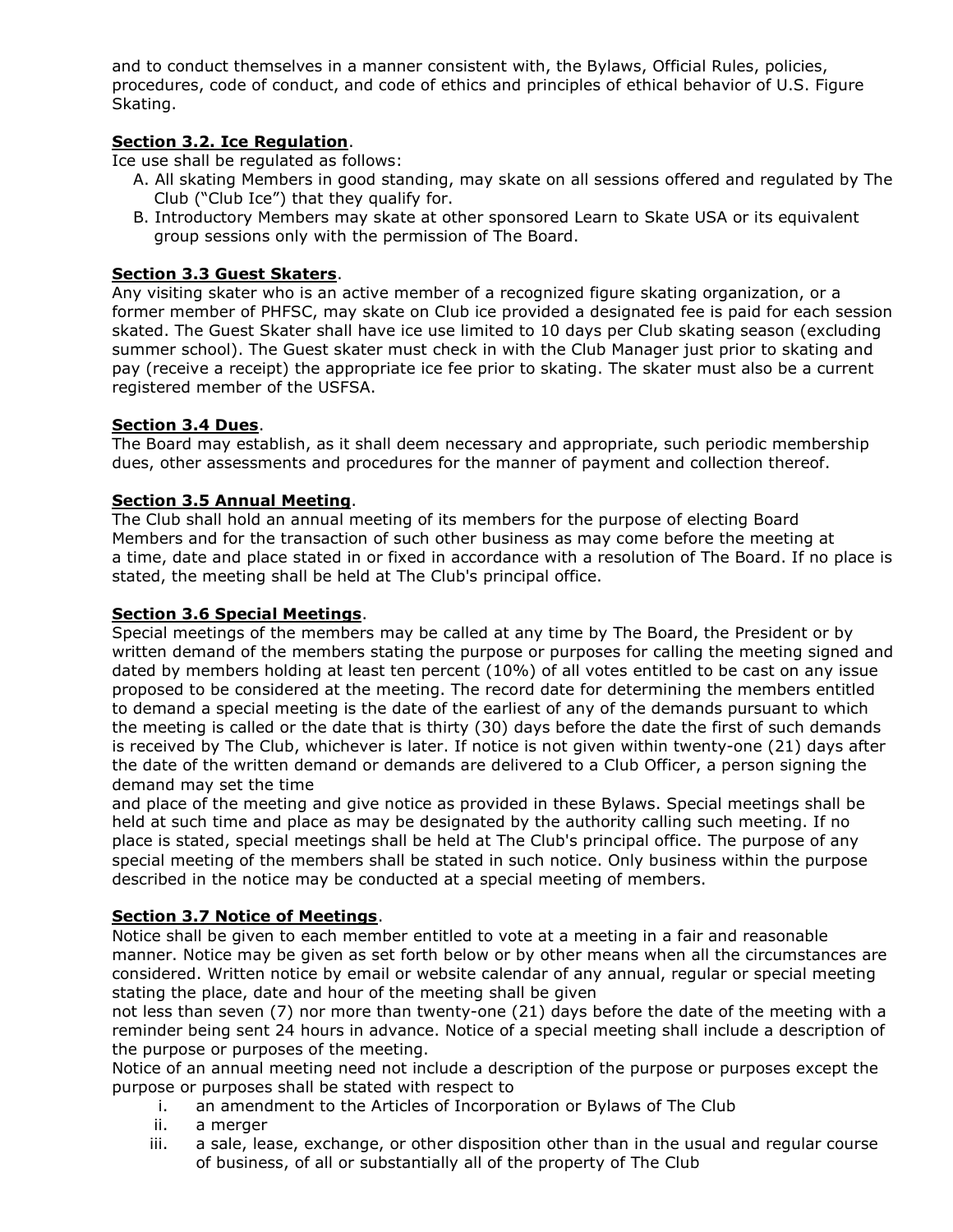## iv. the dissolution and liquidation of The Club

When giving notice of an annual, regular or special meeting of members, The Club shall give notice of a matter a member intends to raise at the meeting if a person entitled to call a special meeting submits a request, in writing, and it is received by the Secretary or President at least seven (7) days before The Club gives notice of the meeting.

# Section 3.8 Methods of Notice.

Notice shall be given personally or by email or other form of wire or wireless communication by or at the direction of the President, the Secretary or the persons calling the meeting, to each member entitled to vote at such meeting.

Such notice shall be deemed to be given and effective at the earliest of the date received. A written notice or report delivered as part of a website, or email shall constitute a written notice or report if addressed or delivered to the member's address shown in The Club's current list of members.

## Section 3.9 Waiver of Notice.

A member may waive notice of a meeting before or after the time and date of the meeting by a writing signed by such member. Such waiver shall be delivered to The Club for filing with The Club records, but this delivery and filing shall not be conditions to the effectiveness of the waiver. Further, by attending a meeting either in person or/by proxy, a member waives objection to lack of notice or defective notice of the meeting unless the member objects at the beginning of the meeting to the holding of the meeting or the transaction of business at the meeting because of lack of notice or defective notice. By attending the meeting, the member also waives any objection to consideration at the meeting of a particular matter

not within the purposes described in the meeting notice unless the member objects to considering the matter when it is presented.

## Section 3.10 Voting List.

After a record date is fixed for a membership meeting or for determining the members entitled to vote by written ballot, the Secretary and/or Club Manager shall make, at the earlier of seven (7) days before such meeting or two (2) business days after notice of the meeting has been given, a complete list of the members entitled to be given notice of such meeting or any adjournment thereof. The list shall be arranged in alphabetical order and shall show the name, email address of each member and number of votes to which each member is entitled. For the period beginning the earlier of seven (7) days prior to the

meeting or two (2) business days after notice of the meeting is given and continuing through the meeting and any adjournment thereof, this list shall be kept on file at the principal office of The Club, or at a place (which shall be identified in the notice) in the city where the meeting will be held. Such list shall be available for inspection on written demand by any member or the member's agent or attorney during regular business hours and during the period available for inspection.

## Section 3.11 Proxies.

At all meetings of members, a member may vote by proxy by signing an appointment form or similar writing, either personally or by the member's duly authorized attorney-in-fact. A member may also appoint a proxy by transmitting or authorizing the transmission of an electronic transmission providing a written statement of the appointment to the proxy or other person duly authorized by the proxy to receive appointments as agent for the proxy or to The Club. The transmitted appointment shall set forth or be transmitted with written evidence from which it can be determined that the member transmitted or authorized the transmission of the appointment. The proxy appointment form or similar writing shall be filed with the Secretary of The Club before or at the time of the meeting. The appointment of a proxy is effective when receiving by The Club and is valid for eleven (11) months unless a different period is expressly provided in the appointment form or similar writing.

## Section 3.12 Club's Acceptance of Votes.

If the name signed on a vote, consent, waiver, proxy appointment or proxy appointment revocation corresponds to the name of a member, The Club, if acting in good faith, is entitled to accept the vote, consent, waiver, proxy appointment or proxy appointment revocation and give it effect as the act of the member. If the name signed on a vote, consent, waiver proxy appointment of proxy appointment revocation does not correspond to the name of the member, The Club, if acting in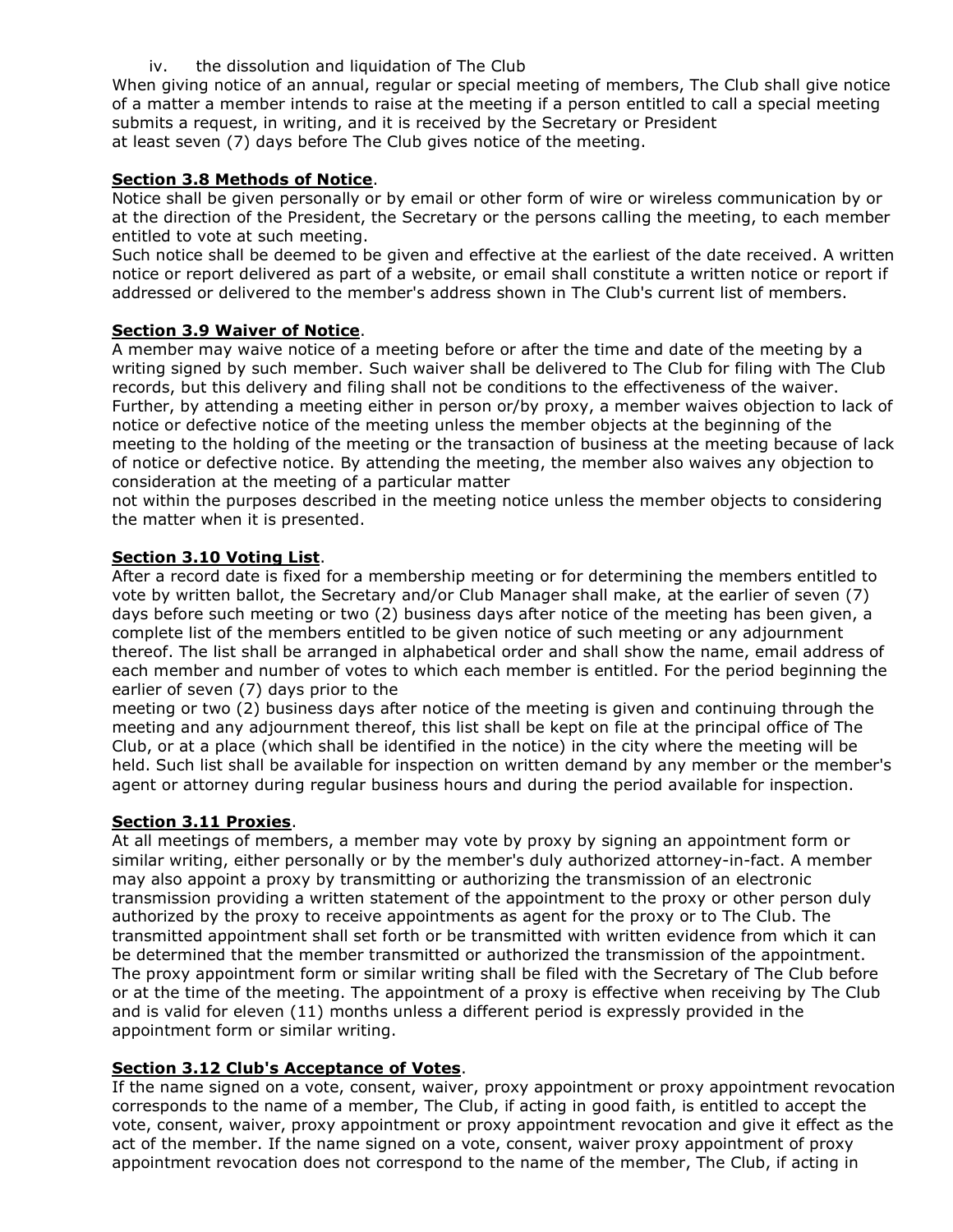good faith, is nevertheless entitled to accept the vote, consent, waiver, proxy appointment or proxy appointment revocation if to do so is proper under rules established by the corporation that are not inconsistent with this Section. No member under the age of 18 shall be entitled to vote.

# Section 3.13 Adjournment of Meeting.

When a meeting is adjourned to another date, time or place, notice need not be given of the new date, time or place if the new date, time or place of such meeting is announced before adjournment of the meeting at which the adjournment is taken. At the adjourned meeting The Club may transact any business which may have been transacted at the original meeting. If a new records date is fixed for the adjourned meeting, a new notice of the adjourned meeting shall be given to each member of record entitled to vote at the meeting as of the new record date.

# Section 3.14 Quorum and Manner of Voting.

Ten percent (10%) of the votes entitled to be cast by the members on a matter shall constitute a quorum for action on the matter. If a quorum exists, action on a matter by the members is approved if the votes cast favoring the action exceeds the votes cast opposing the action, unless the vote of a greater number of votes is required by law or The Club's Articles of Incorporation.

## Section 3.15 Meetings by Telecommunications.

Any or all of the members may participate in an annual or special membership meeting by, or the meeting may be conducted through the use of any means of communication by which all members participating in the meeting can hear and see each other live during the meeting. A member participating in a meeting in this manner is deemed to be present or in person at the meeting.

## Section 3.16 Action Without a Meeting.

## a) By Unanimous Written Consent.

Any action required or permitted to be taken at a meeting of the members may be taken without a meeting if a consent in writing (or counterparts thereof) that sets forth the action so taken, shall be signed by all of the members entitled to vote with respect to the subject matter thereof and received by The Club. Such consent (which may be signed in counterparts) shall have the same force and effect as a unanimous vote of the members. Action taken under this Section is effective as of the date the last writing necessary to affect the action is received by The Club, unless all of the writings specify a different effective date, in which case such specified date shall be the effective date for such action. The record date for determining members entitled to take action without a meeting is the date The Club first receives a writing upon which the action is taken. Any member who has signed a writing describing and consenting to action taken pursuant to this Section may revoke such consent by a writing signed by the member describing the action and stating the member's prior consent is revoked, if such writing is received by The Club before the effectiveness of the action. All signed written instruments necessary under this provision shall be filed with the minutes of the membership meetings.

## (b) By Written Ballot.

Any action that may be taken at any annual, regular or special meeting of members may be taken without a meeting if The Club delivers a written ballot to every member entitled to vote on the matter.

The written ballot shall:

- i. set forth each proposed action
- ii. provide an opportunity to vote for or against the proposed action Approval by written ballot shall only be valid when the number of votes cast by ballot equals or exceeds the quorum required to be present at a meeting authorizing the action and the number of approvals equals or exceeds the number of votes that would be required to approve the matter at a meeting at which the total number of votes cast was the same as the number of votes cast by ballot.

All solicitations for votes by written ballot shall:

i. indicate the number of responses necessary to meet the quorum requirements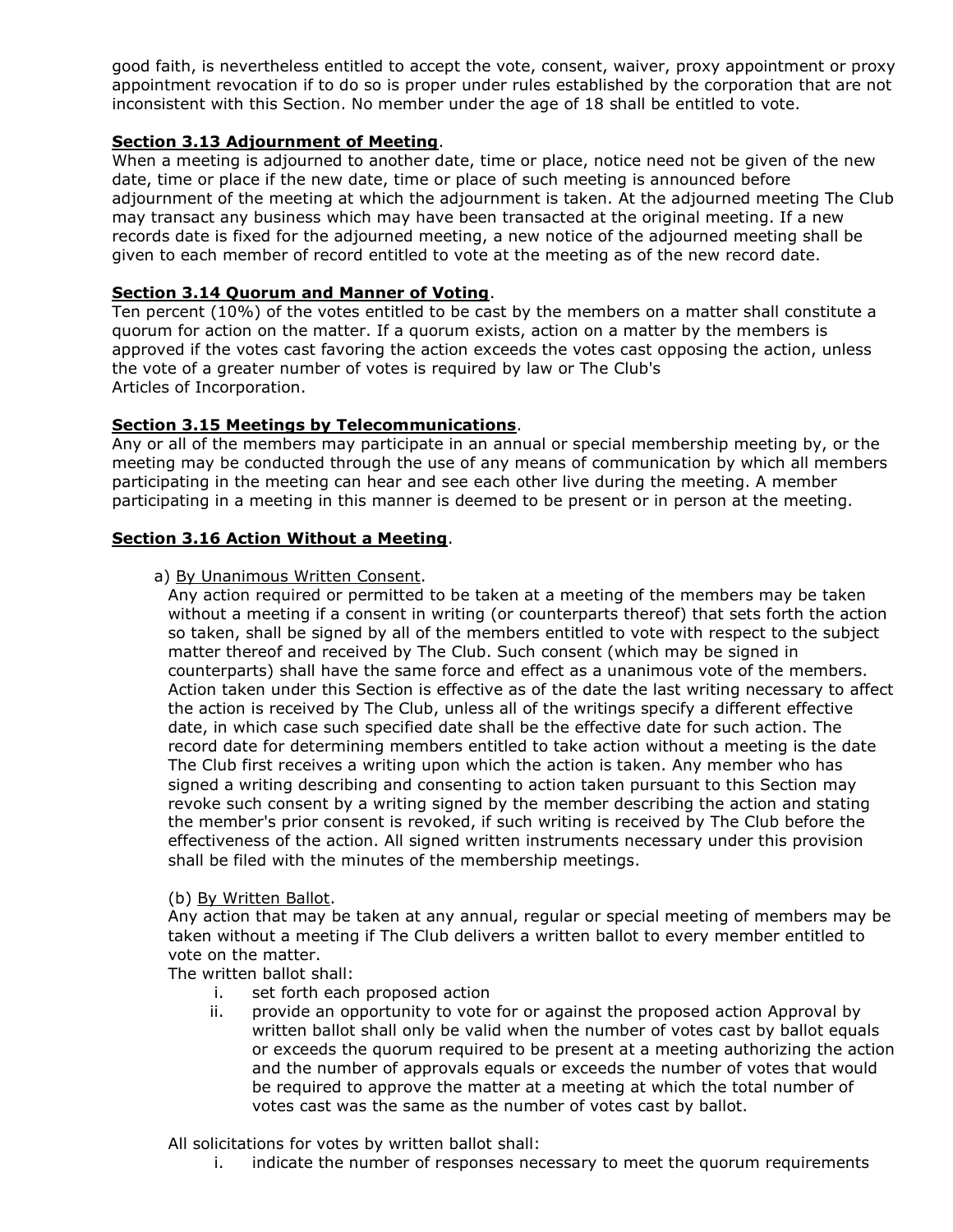- ii. state the percentage of approvals necessary to approve each matter other than election of Board Members
- iii. specify the time by which the ballot must be received by The Club in order to be counted
- iv. be accompanied by written information sufficient to permit each person voting to reach an informed decision.

Written ballots may not be revoked.

# Section 3.17 Termination, Expulsion or Suspension.

No member may be expelled or suspended from The Club, and no membership may be terminated or suspended, except as follows. The member shall be given not less than twenty- one (21) days prior written notice of the expulsion, suspension or termination and the reasons therefore. The member shall have an opportunity to be heard, orally or in writing, by The Board, not less than fourteen (14) days before the effective date of the expulsion, suspension or termination by The Board. Written notice must be given by certified mail sent to the last address of the member shown on The Club's records. Any member expelled or suspended shall be liable to The Club for dues, assessments or fees incurred or commitments made prior to expulsion. The provisions of this Section 3.15 apply to a member's membership in The Club and not to membership in U.S. Figure Skating, the latter of which is subject to applicable provisions of the Bylaws and Official Rules of U.S. Figure Skating pertaining to expulsion or suspension of membership privileges in U.S. Figure Skating.

# Section 3.18 Delegates to the U.S. Figure Skating Governing Council.

Delegates to the U.S. Figure Skating Governing Council must be registered members of The Club and must meet the qualifications as set forth in Article VII, Section 1 of the U.S. Figure Skating Bylaws. The Club's Board shall appoint from among The Club's registered members the requisite number of delegates to the Governing Council as determined in accordance with Article VII, Section 2 of the U.S. Figure Skating Bylaws. The Club's delegates shall be representatives of The Club at the Governing Council meeting for which they are appointed as delegates and shall attend said meeting, either in person or represented by proxy. The Club will file a certificate of appointment of its delegates with the Secretary of U.S. Figure Skating, duly signed by an authorized Officer of The Club.

# ARTICLE IV:

THE BOARD

# Section 4.1 General Powers and Qualifications.

(a) Powers.

The business and affairs of The Club shall be managed by its Board, except as otherwise provided in the Nonprofit Law, the Club's Articles of Incorporation or these Bylaws.

## Qualifications.

- i. Board Members must be
- ii. at least eighteen (18) years old
- iii. registered with U.S. Figure Skating
- iv. home club members of the Club in accordance with provisions of applicable rules of U.S. Figure Skating
- v. voting members of the Club
- vi. In addition, Board Members of The Club must be eligible persons, as defined in the eligibility rules of U.S. Figure Skating;

\*2020 U.S. Figure Skating Membership Rule (MR)

MR 2.09 (MR 4.06) – In no event may an officer of a club's board of directors be an ineligible person (as defined in rule PSER 4.31) or a restricted person (as defined in rule PSER 4.51); however,

one restricted person, one ineligible person and eligible coaches may serve as officers of a member club's board of directors so long as, collectively, they do not constitute a majority of the total officer positions on that board.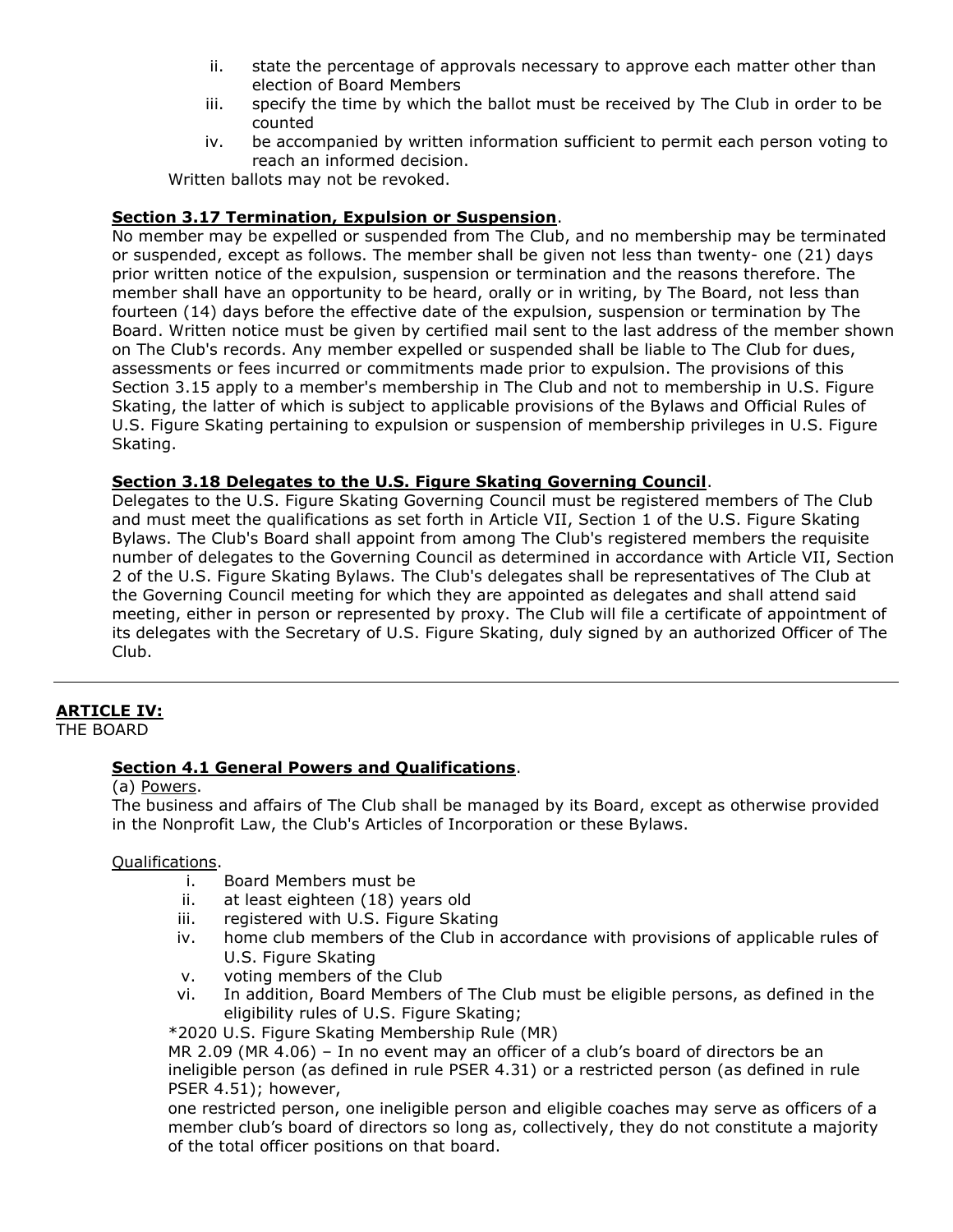\*\*Anyone can be a Board Member or Officer unless there is already a relative on The Board. However, if the majority of The Board can justify that there is a conflict of interest with any Board Member or Officer, they will be asked to leave the room while voting on and/or discussing that topic\*\*.

## Section 4.2 Number, Term, and Election of Board Members.

## (a) Number of Board Members.

The number of Board Members of The Club shall be as determined by The Board from timeto-time. As of July 2021, the number of Board Members shall constitute 7 people, plus the Past President (who does not receive a vote, but can provide insight).

## (b) Change in Number of Board Members.

Any action of The Board to increase or decrease the number of Board Members, whether expressly by resolution or by implication through the election of additional Board Members, shall constitute an amendment of these Bylaws affecting such increase or decrease, and, therefore, shall require approval of the members as referred to in Section 10.8 of these Bylaws.

## (c) Term of Board Members.

Board Members shall serve a term of three (3) years. At the first annual meeting of The Board after adoption of these Bylaws, classification of the Board Members may be made by dividing them into thirds [1/3]. The term of office of the Board

Members constituting the first class, shall expire at the first annual meeting of The Board held after such classification; the term of office of the Board Members constituting the second class, shall expire at the second annual meeting thereafter; and the term of office of the Board Members, constituting the third class, shall expire at the third annual meeting thereafter, and so on. At each annual meeting after such classification, the number of Board Members equal to the number of the class whose term expires at the time of such meeting shall be elected, in accordance with the procedures set forth. Each Board Member shall hold office until such Board Member's term expires and thereafter until such Board Member's successor shall have been elected and qualified, or until such Board Member's earlier death, resignation or removal. No Board Member may be elected to serve more than two (2) consecutive terms in any single position, but a Board Member may be elected to serve consecutive terms after being appointed to fill a vacancy of The Board.

## (d) Nomination and Election of Board Members.

At a time twenty-one (21) days reasonably in advance of each annual meeting of The Club, The Board shall appoint its Officers as a nominating committee. The nominating committee shall determine and present to the members, at a time reasonably in advance of the annual meeting, a list of nominees to stand for election as Board Members to fill the positions of those Board Members whose terms shall expire at the annual meeting. Additional nominations for Board Members to be elected may be made by any voting member at the time of the annual meeting. Not with standing anything here in above to the contrary, any nominee for election as a Board Member must provide evidence in writing in advance of, or in person at the annual meeting stating their willingness to serve if

elected. The members shall, by the affirmative vote as required by the provisions of Section 3.12 of these Bylaws, elect the requisite number of Board Members from among the list of nominees.

## Section 4.3 Resignation.

A Board Member may resign at any time by giving written notice of resignation to The Club. The resignation is effective when the notice is received by The Club unless the notice specifies a later effective date.

Upon resignation it is to be known the board member shall not re-run for any PHFSC Board Member position for 2 calendar years from the date of resignation.

## Section 4.4 Removal.

Board Members elected by voting members or The Board may be removed as follows: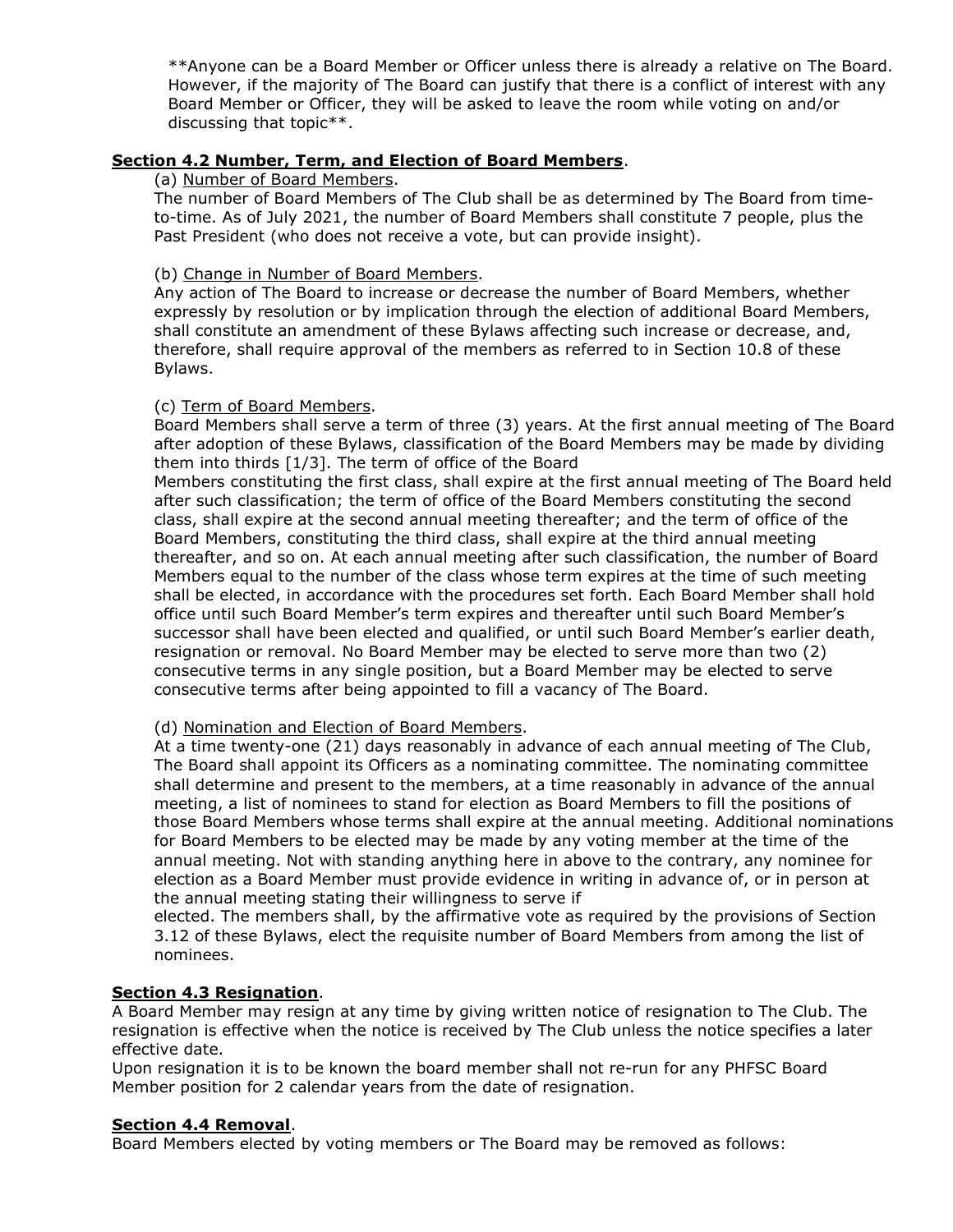- i. The voting members may remove one or more Board Members elected by them with or without cause unless the Bylaws provide that directors may be removed only for cause
- ii. If a Board Member is elected by a voting group, only that voting group may participate in the vote to remove that Board Member
- iii. A Board Member may be removed only if the number of votes cast to remove the
- iv. Board Member would be sufficient to elect the Board Member at a meeting to elect Board Members
- v. A Board Member may be removed only at a meeting called for the purpose of removing that Board Member, and the meeting notice shall state that the purpose, or one of the purposes, of the meeting is removal of the Board Member.
- vi. An entire Board may be removed under paragraphs (i) to (iv) above.
- vii. A Board Member elected by The Board may be removed with or without cause by the vote of a majority of the Board Members then in office or such greater number as is set forth in the Bylaws; except that a Board Member elected by The Board to fill the vacancy of a Board Member elected by the voting members may be removed without cause by the voting members, but not The Board.

## Section 4.5 Vacancies.

Any vacancy occurring among the Board Members may be filled by the affirmative vote of a majority of the remaining Board Members, though less than a quorum. A Board Member elected to fill a vacancy shall be elected for the un-expired term of such Board Member's predecessor in office. Any Board Member position to be filled by reason of an increase in the number of Board Members shall be filled by a vote of the members, and a Board Member so chosen shall hold office until the next election of the class for which such Board Member was chosen and thereafter until such Board Member's successor shall have been elected and qualified, or until such Board Member's earlier death, resignation or removal.

## Section 4.6 Regular Meetings.

A regular annual meeting of The Board shall be held during the month of June at a time and place determined by The Board, for the purpose of electing Officers and for the transaction of such other business as may come before the meeting. The Board Members may provide by resolution the time and place for the holding of additional regular meetings.

## Section 4.7 Special Meetings.

Special meetings of The Board may be called by or at the request of the President or any two (2) Board Members. The person or persons authorized to call special meetings of The Board may select any place as the place for holding any special meeting of the board called by them Notice stating the place, day and hour of every special meeting of The Board shall be given to each Board Member by phone or email. Such notice cannot be less than three (3) days before the date selected for the meeting. The notice of a special meeting need not specify the purpose of the meeting but only the topic for which the meeting is intended. Only the topic for which the meeting was intended can be discussed during the meeting.

## Section 4.8 Quorum and Voting.

A majority of the Board Members shall constitute a quorum for the transaction of business at any meeting of The Board, and the vote of a majority of the Board Members present in person at a meeting at which a quorum is present shall be the act of The Board. If less than a quorum is present at a meeting, a majority of the Board Members present may adjourn the meeting from time to time without further notice other than an announcement at the meeting, until a quorum shall be present. No Board Member may vote or act by proxy at any meeting of Board Members.

## Section 4.9 Meetings by Telephone.

Members of The Board or any committee thereof may participate in a meeting of The Board or committee by means of visual and audio communication or similar communications equipment by which all persons participating in the meeting can hear and see each other at the same time. Such participation shall constitute presence in person at the meeting.

## Section 4.10 Presumption of Assent.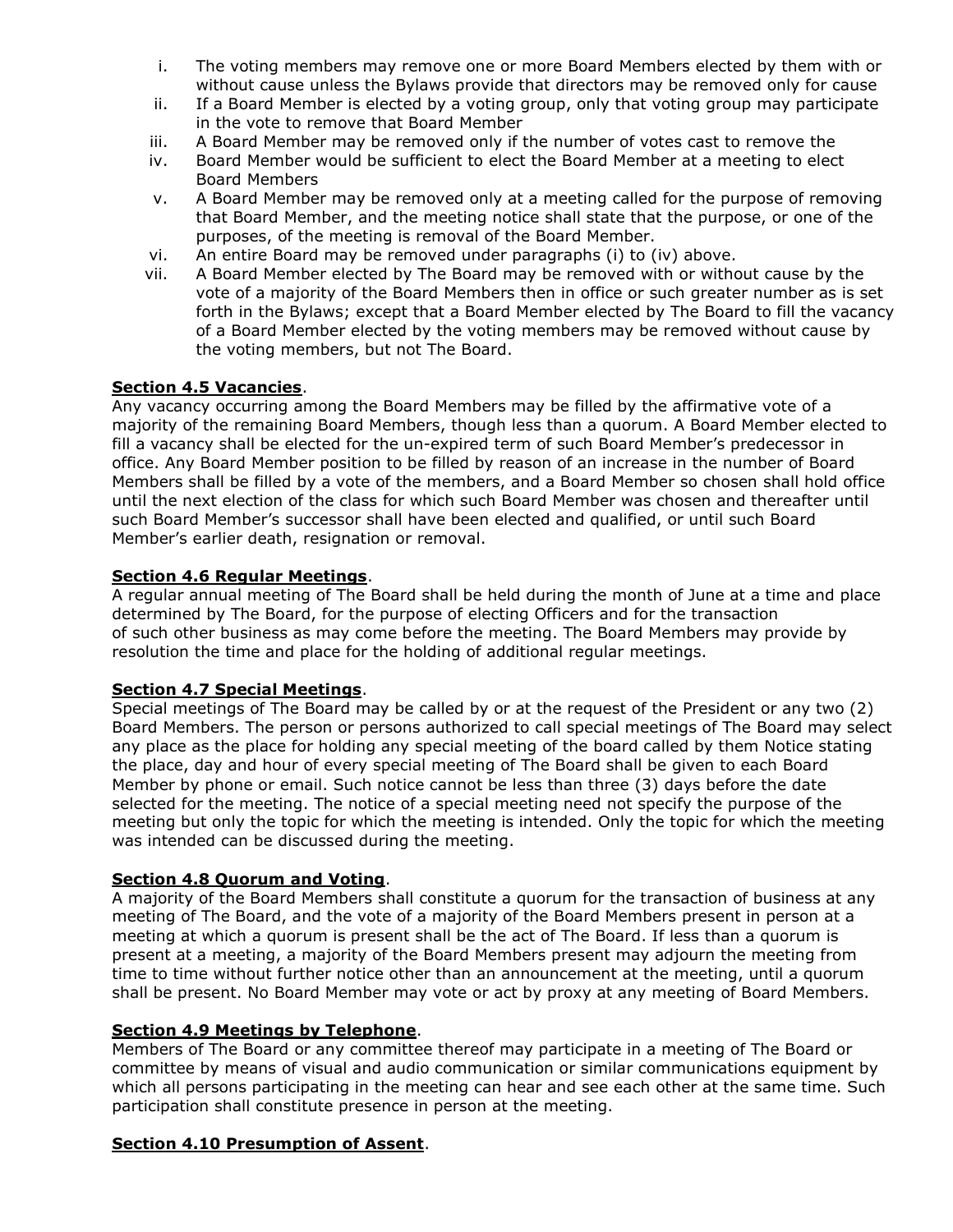A Board Member who is present at a meeting of The Board is deemed to acknowledge all action taken unless:

- i. the Board Member objects at the beginning of the meeting, or promptly upon
- ii. arrival, to holding the meeting or transacting business at the meeting and does not thereafter vote for or acknowledge to any action taken
- iii. the Board Member simultaneously requests that the Board Member's dissent or abstention as to any specific action taken be entered in the minutes
- iv. the Board Member causes written notice of the Board Member's dissent or
- v. abstention as to any specific action to be received by the presiding officer of the meeting before adjournment or by The Club promptly after adjournment.

The right of dissent or abstention is not available to a Board Member who votes in favor of the action taken.

## Section 4.11 Action Without a Meeting.

Any action required by law to be taken at a meeting of The Board or any other action which may be taken at a meeting of Board Members may be taken without a meeting if every member of The Board in writing either:

- i. votes for such action
- ii. votes against such action or abstains from voting and waives the right to demand that action not be taken without a meeting.

Action is taken only if the affirmative votes for such action equals or exceeds the minimum number of votes that would be necessary to take such action at a meeting at which all of the Board Members then in office were present and voted. The action shall only be effective if there are writings, which describe the action, signed by all Board Members, received by The Club and filed with the minutes. Any such writings may be received by email to providing The Club with a complete copy of the document including a copy of the signature. A Board Member's right to demand that action not be taken without a meeting shall be deemed to have been waived if The Club receives a writing satisfying the requirements hereof that has been signed by the Board Member and not revoked as provided below. Actions taken shall be effective when the writings set forth a different date. Any Board Member who has signed a writing may revoke it by a writing signed, dated and stating the prior vote is revoked. However, such writing must be received by The Club before the last writing necessary to affect the action is received. All such actions shall have

## Section 4.12 Compensation.

Board Members shall not receive compensation for their services as such, although the reasonable expenses of Board Members of attendance at board meetings may be paid or reimbursed by The Club. Board Members shall not be disqualified to receive reasonable compensation for services rendered to or for the benefit of The Club in any other capacity.

## Section 4.13 Executive and Other Committees.

the same effect as action taken at a meeting.

By one or more resolutions adopted by The Board, they may designate from among it's the Board Members an executive committee of The Board, as well as one or more other committees of The Club, each of which, to the extent provided in the resolution establishing such committee, shall have and may exercise the authority delegated by The Board, except

as prohibited by the Nonprofit Law. Rules governing meetings of any committee shall be as established by The Board, or in the absence thereof, by the committee itself.

# ARTICLE V:

OFFICERS

## Section 5.1 Number and Qualifications.

The elected Officers of The Club shall be a President (who shall also serve as the Chairman of the Board), a Vice-President, a Secretary and a Treasurer or Co-Treasurer as deemed necessary. The Board may also appoint such other officers, assistant officers and agents as it may consider necessary. Officers must be Board Members of The Club and, therefore, must meet the qualifications of Board Members as set forth in Section 4.1(b) of these Bylaws.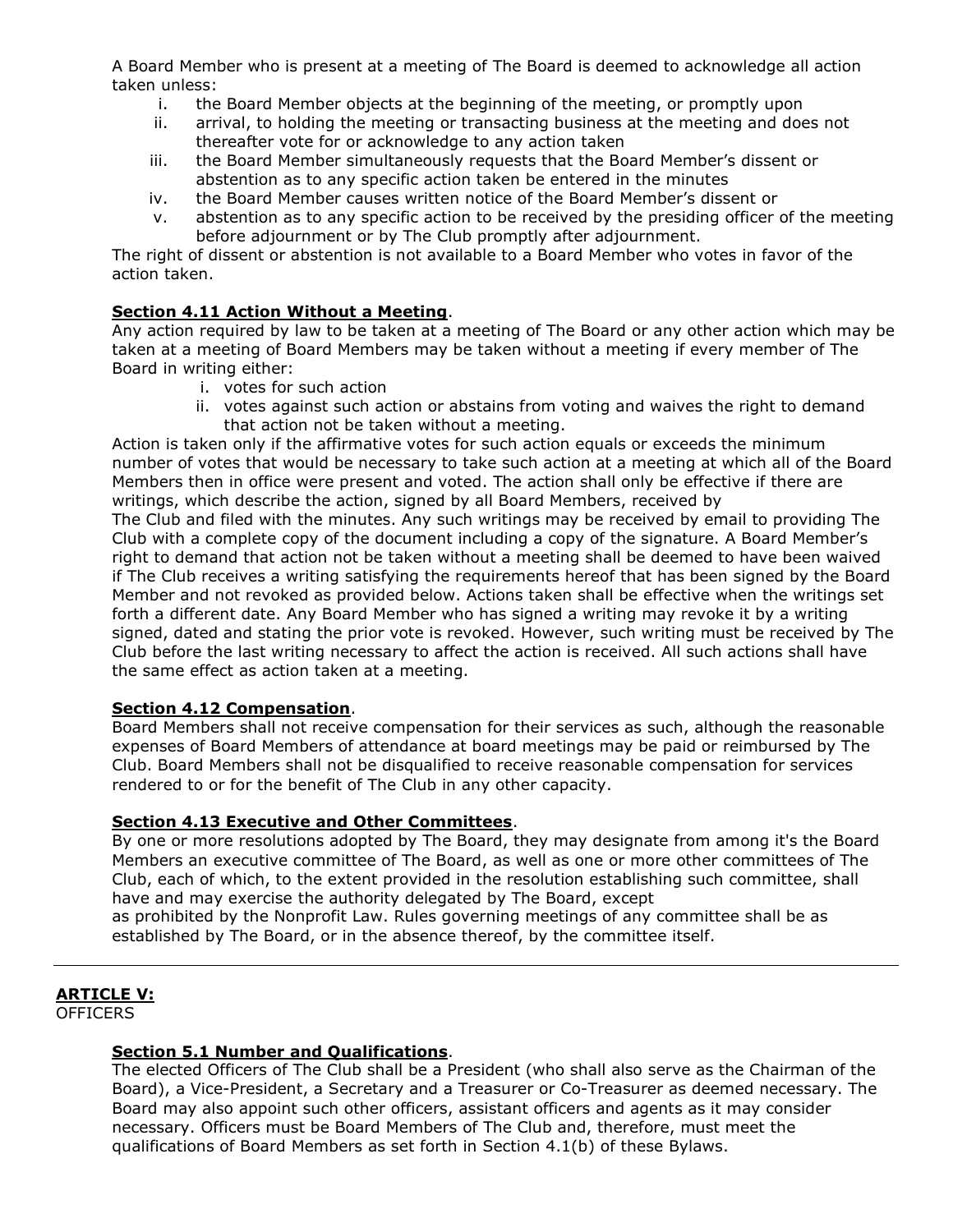# Section 5.2 Election and Term of Office.

The elected Officers of The Club shall be elected by The Board at each regular annual meeting of The Club. Each Officer shall hold office until the Officer's successor shall have been duly elected and shall have qualified, or until the Officer's earlier death, resignation or removal.

# Section 5.3 Compensation.

Officers shall not receive compensation for their services as such, although the reasonable expenses of Officers may be paid or reimbursed by The Club. Officers shall not be disqualified to receive reasonable compensation for services rendered to or for the benefit of The Club in any other capacity.

# Section 5.4 Resignation.

An Officer may resign at any time by giving written notice of resignation to The Club. The resignation is effective when the notice is received by The Club unless the notice specifies a later effective date.

# Section 5.5 Removal.

Any Officer may be removed by The Board whenever in its judgment the best interests of the Club will be served thereby, but such removal shall be without prejudice to the contract rights, if any, of the person so removed. Election or appointment of an Officer shall not in itself create contract rights.

## Section 5.6 Vacancies.

A vacancy in any office, however occurring, may be filled by The Board for the unexpired portion of the term.

# Section 5.7 Authority and Duties of Officers.

The Officers of The Club shall have the authority and shall exercise the powers and perform the duties specified below and as may be additionally specified by The Board or these Bylaws, except that in any event each officer shall exercise such powers and perform such duties as may be required by law.

# (Please see Board Rules and Responsibilities for more details)

a) President

The President shall be the Chairman of the Board, shall preside at all meetings of The Board, and shall perform all other duties incident to the office of the president and chairman.

## b) Vice-Presidents

The Vice-President shall assist the President and shall perform such duties as may be assigned to them by The Board. The Vice-President shall, at the request of the President, or in the President's absence or inability or refusal to act, perform the duties of the President and when so acting shall have all the powers of and be subject to all the restrictions on the President.

## c) Secretary

The Secretary shall

- i. keep the minutes of the proceedings of The Board
- ii. see that all notices are duly given in accordance with the provisions of these bylaws or as required by law
- iii. be custodian of the Club records
- iv. in general, perform all duties incident to the office of Secretary and such other duties as from time to time maybe assigned to the Secretary by
- v. the President or by The Board

## d) Treasurer

The Treasurer shall

- i. be the principal financial officer of The Club and have the care and custody of all its funds, securities, evidences of indebtedness and other personal property and deposit the same in accordance with the instructions of The Board
- ii. receive and give receipts and acquittances for moneys paid in on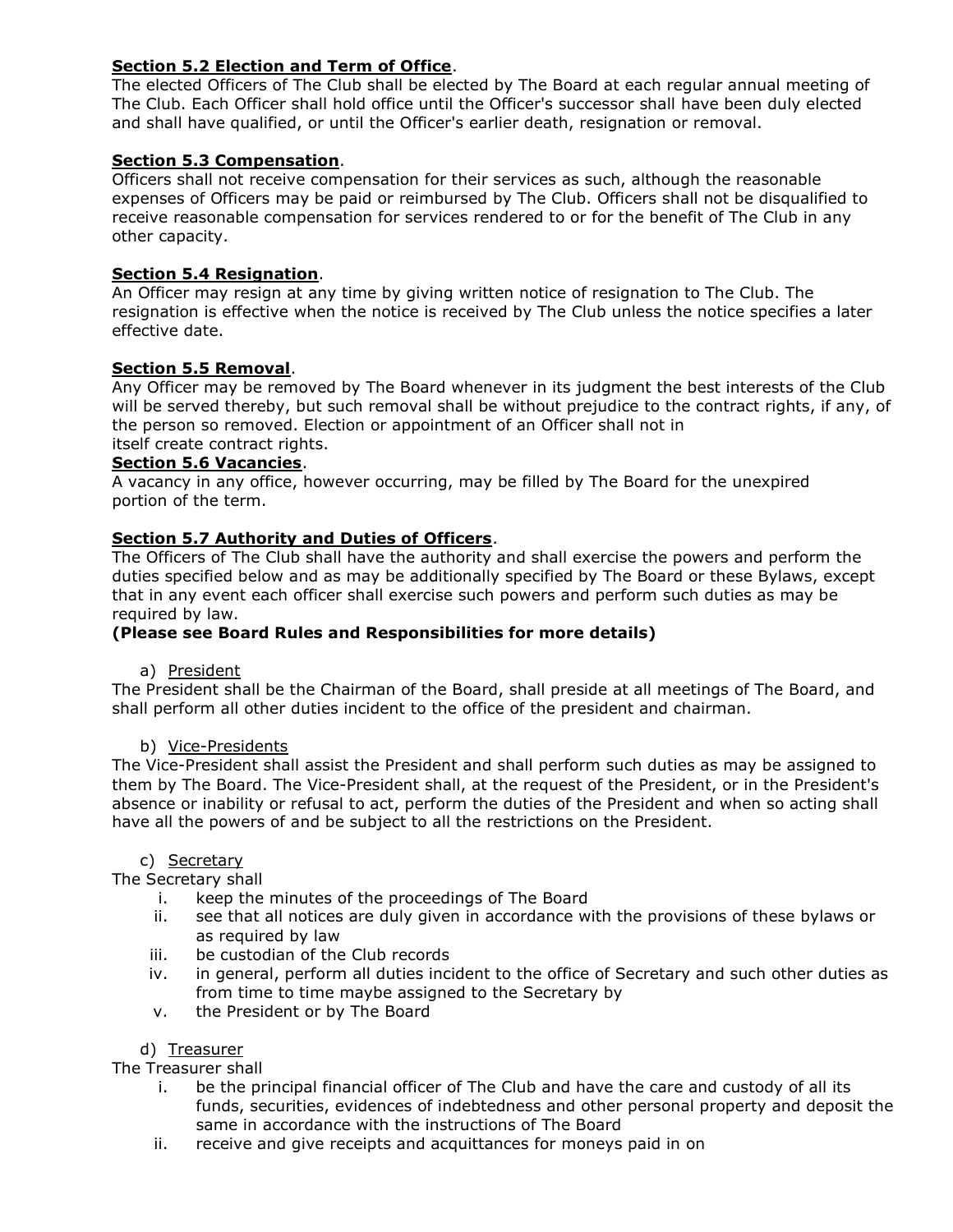- iii. account of The Club, and pay out of the funds on hand all bills, payrolls and other just debts of The Club of whatever nature upon maturity
- iv. be the principal accounting officer of The Club and as such prescribe and maintain the methods and systems of accounting to be followed,
- v. keep complete books and records of account, prepare and file all local, state and federal tax returns and related documents, prescribe and maintain an adequate system of internal audit, and prepare and furnish to The Board statements of account showing the financial position of the Club and the results of its operations
- vi. upon request of The Board, make such reports to it as may be required at any time
- vii. perform all other duties incident to the office of treasurer and such other duties as from time to time may be assigned to the Treasurer by the The Board

## Section 5.8 Surety Bonds.

The Board may require any Officer of The Club to execute to The Club a bond in such sums and with such sureties as shall be satisfactory to The Board, conditioned upon the faithful performance of such person's duties and for the restoration to The Club of all books, papers, vouchers, money and other property of whatever kind in such person's possession or under such person's control belonging to the Club.

# ARTICLE VI:

STANDARD OF CONDUCT FOR BOARD MEMBERS AND OFFICERS

## Section 6.1 General.

Each Board Member and Officer shall perform their duties as a Board Member or Officer, including, without limitation, their duties as a member of any committee of the Board,

- i. in good faith
- ii. in a manner the Board Member or Officer reasonably believes to be in the best interests of The Club
- iii. with the care an ordinarily prudent person in a like position would exercise under similar circumstances

A Board Member or Officer, regardless of title, shall not be deemed to be a trustee with respect to The Club or with respect to any property held or administered by The Club including, without limitation, property that may be subject to restrictions imposed by the donor or transferrer of such property.

## Section 6.2 Reliance on Certain Information and Other Matters.

In the performance of their duties, a Board Member or Officer shall be entitled to rely on information, opinions, reports or statements, including financial statements and other financial data, in each case prepared or presented by the persons designated below.

However, a Board Member or Officer shall not be considered to be acting in good faith if the Board Member or Officer has knowledge concerning the matter in question that would cause such reliance to be unwarranted.

The designated persons on whom a Board Member or Officer are entitled to rely are:

- i. one or more officers or employees of The Club whom the Board Member or
- ii. Officer reasonably believes to be reliable and competent in the matters presented
- iii. legal counsel, a public accountant, or other person as to matters which the Board Member or Officer reasonably believes to be within such person's professional or expert competence
- iv. a committee of The Board on which the Board Member or Officer does not serve if the oard reasonably believes the committee merits confidence

## Section 6.3 Limitation on Liability.

A Board Member or Officer shall not be liable to The Club or its members for any action the Board Member or Officer takes or omits to take as a Board Member or Officer if, in connection with such action or omission, the Board Member or Officer performs their duties in compliance with this Section.

# Section 7.1 Definition.

As used in this Section 7.2: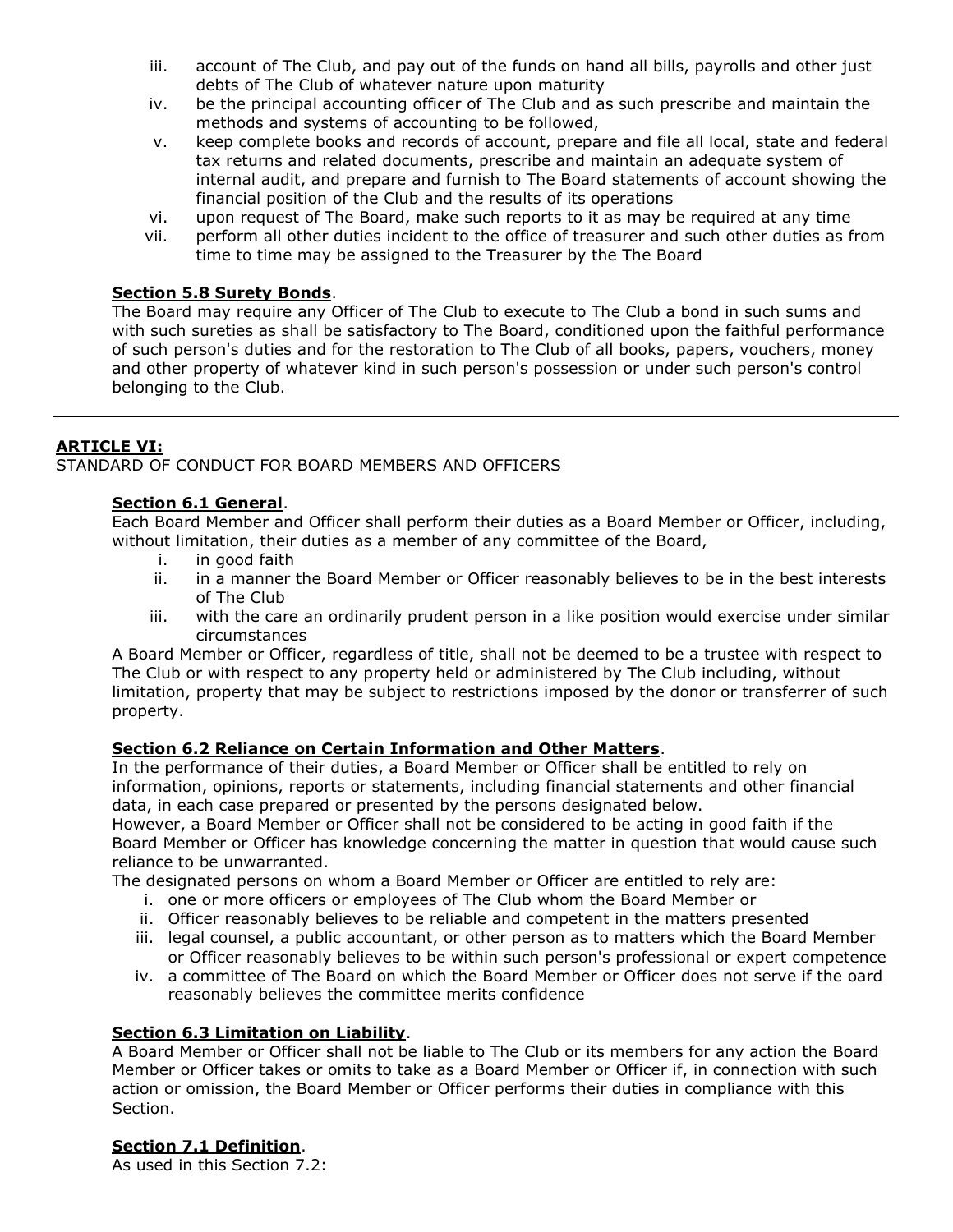# ARTICLE VII:

CONFLICTS OF INTEREST

"Conflicting interest transactions" means a contract, transaction, or other financial relationship between

- a) The Club and a Board Member of The Club
- b) The Club and a party related to a Board Member
- c) The Club and an entity in which a Board Member of The Club is a Board

Member or Officer or has a financial interest

"party related to a Board Member" means a spouse, a descendent, an ancestor, a sibling, the spouse or descendent of a sibling, an estate or trust in which

- a) the Board Member or a party related to a Board Member has a beneficial interest,
- b) an entity in which a party related to a Board Member is a Board Member, Officer, or has a financial interest.

## Section 7.2 Procedure; Action; Disclosure.

No conflicting interest transaction shall be void or voidable or be enjoined, set aside, or give rise to an award of damages or other sanctions in a proceeding by a member or by or in the right of The Club, solely because the conflicting interest transaction involves a Board Member of The Club or a party related to a Board Member or an entity in which a Board Member of The Club is a Board Member or Officer or has a financial interest or solely because the Board Member is present at or participates in the meeting of The Club's Board or of a committee of The Board that authorizes, approves, or ratifies the conflicting interest transaction or solely because the Board Member's vote is counted for such purpose if:

- i. the material facts as to the Board Member's relationship or interest and as to the conflicting interest transaction are disclosed or are known to The Board or the committee, and The Board or committee in good faith authorizes, approves, or ratifies the conflicting interest transaction by the affirmative vote of a majority of the disinterested Board Members, even though the disinterested Board Members are less than a quorum
- ii. the material facts as to the Board Member's relationship or interest and as to the conflicting interest transaction are disclosed or are known to the members entitled to vote thereon, and the conflicting interest transaction is specifically authorized, approved, or ratified in good faith by a vote of the members entitled to vote thereon
- iii. the conflicting interest transaction is fair as to The Club. Common or interested Board Members may be counted in determining the presence of a quorum at a meeting of The Board or of a committee, which authorizes, approves, or ratifies the conflicting interest transaction.

## Section 7.3 Loans.

No loans shall be made by The Club to its Board Members or Officers. Any Board Member or Officer who assents to or participates in the making of any such loan shall be liable to The Club for the amount of such loan until the repayment thereof.

## ARTICLE VIII:

CONFLICT RESOLUTION

If any member of The Club has a complaint against another member of The Club for an infraction of any Bylaw, rule, policy or procedure of The Club, other than skating rules, they may file a complaint in writing to The Board of The Club. Such complaints will be investigated and resolved according to The Club's conflict resolution policy that The Club is required to adopt and have in effect in accordance with the Bylaws of U.S. Figure Skating.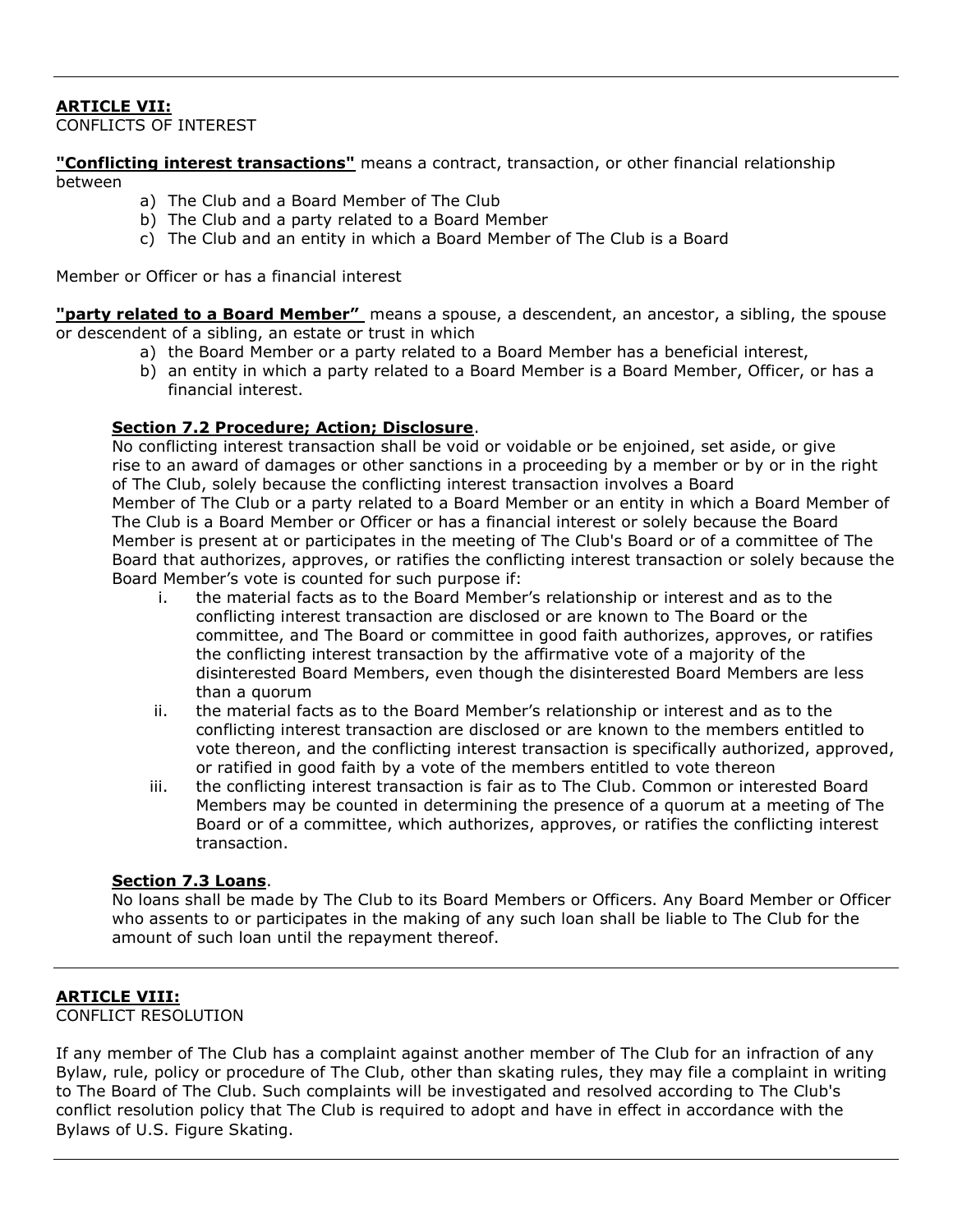# ARTICLE IX:

## INDEMNIFICATION

The Club shall indemnify any Board Member or Officer of the Club to the fullest extent permitted by the Nonprofit Law and any other applicable laws of the State if

- i. such person conducted himself or herself in good faith
- ii. such person reasonably believed
	- a) in the case of Board Member acting in his or her official capacity, that his or her conduct was in The Club's best interests
	- b) in all other cases, that such person's conduct was at least not opposed to The Club's best interests
- iii. in the case of any criminal proceeding, such party had no reasonable cause to believe his or her conduct was unlawful.

However, The Club may not indemnify a person either

- i. in connection with a proceeding by The Club in which the person is or has been adjudged liable for gross negligence or willful misconduct in the performance of the person's duty to The Club
- ii. in connection with any proceeding charging improper personal benefit to the person, whether or not involving action in the person's official capacity, in which the person was adjudged liable on the basis that personal benefit was improperly received by the person (even if The Club was not thereby damaged),

Any indemnification under this Article (unless ordered by a court) shall be made by The Club only if authorized in the specific case after a determination has been made that the person is eligible for indemnification in the circumstances because the person has met the applicable standard of conduct set forth in this Article and after an evaluation has been made as to the reasonableness of the expenses. Any such determination, evaluation and authorization shall be made by The Board by a majority vote of a quorum of The Board, which quorum shall consist of Board Members not parties to the subject proceeding, or by such other person or body as permitted by law.

# **ARTICLE X:**

**MISCELLANEOUS** 

# Section 10.1 Records.

The Club shall keep as permanent records

- i. minutes of all meetings of its members and The Board,
- ii. all actions taken by the members or The Board without a meeting
- iii. all actions taken by a committee in place of The Board,
- iv. all waivers of notices of meetings of members, The Board or any committee.

The Club shall also maintain the following records:

- i. appropriate accounting records
- ii. its Articles of Incorporation and Bylaws
- iii. Board resolutions relating to the characteristics, qualifications, rights, limitations and obligations of members or any class or category of members, if any
- iv. a list of the names and business or home addresses of its current Board Members and **Officers**
- v. a copy of its most recent corporate report delivered to the State
- vi. a record of its members which permits preparation of a list of the name and addresses of all members in alphabetical order and, if applicable, by class which shows the number of votes each member is entitled to cast
- vii. all written communications within the past three (3) years to members
- viii. all financial statements prepared for periods during the last three (3) years that a member of The Club could have requested under the State law.

# Section 10.2 Inspection and Copying of Club Records.